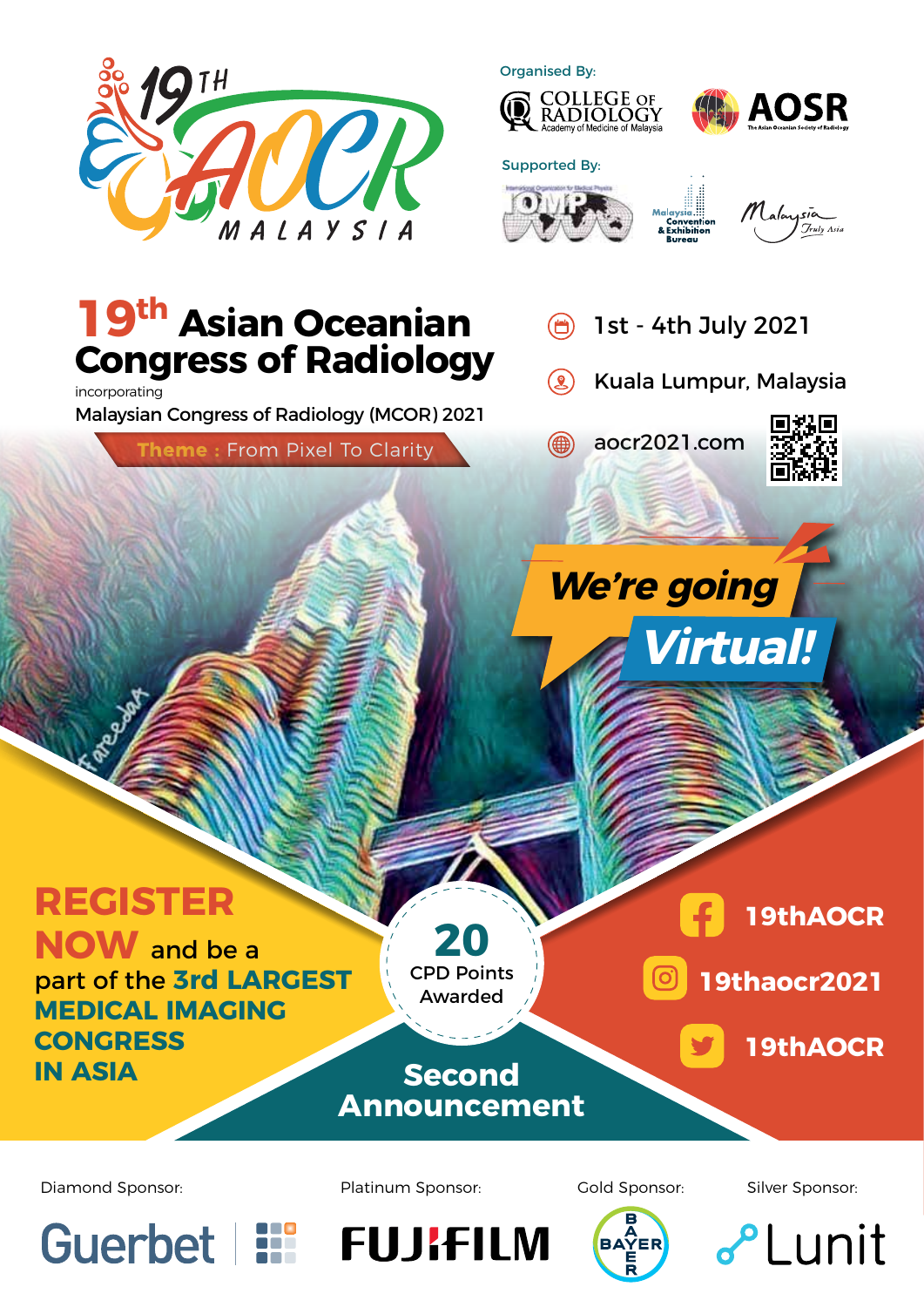## **Welcome Message From The Organising Chairman and President of CoR**



Dear Colleagues and Friends,

2020 has turned out to be a challenging year filled with unprecedented events due to the COVID-19 outbreak which has affected the health of so many lives and wrecked economic disruptions all over the world.

A lot of effort and work had gone into the planning of the AOCR 2020 Congress in Malaysia which would have taken place from the 23rd to 26th July 2020. I would

like to thank my organising committee, speakers, abstract submitters, sponsors that have committed and the congress secretariat for all the effort put in which unfortunately because of the pandemic, it had to be postponed to the new dates 1st to 4th July 2021.

With all the challenges this pandemic has raised, we, the organising committee are re-starting the planning process once again. Old ways to presenting and running congresses have to change. We asked ourselves the question of "How do we deliver the best experience which still allows our participants to have the updates they require to provide the best diagnostic and therapeutic care?"

After intense discussion and brainstorming sessions, our decision is to convert the 19th AOCR Congress into a fully virtual congress. This ensures the safety of our participants while experiencing first row seats in the comfort of their homes or workplaces.

There will be live sessions where participants will enjoy real-time interactions with world experts. We have created On-Demand sessions, Masterclasses and post-congress recorded sessions and make these lectures available for 1 year. This will support our underlying goal which is to make available easy access to knowledge.

To make the congress interesting, we are having the annual Dato' Samad Quiz and 50th AOSR Anniversary President's Quiz to commemorate AOSR's 50th Golden Anniversary.

We have received 1410 abstracts from 38 countries, and 321 Youth Education Scholarship (YES) applications upon our submission deadline. I would like to thank everyone for the continuous support in the congress. The Top 500 abstracts will be published in the Korean Journal of Radiology (KJR) Supplementary Issue (ISI Journal, JCR Impact Factor 3.73). 100 YES which covers complimentary registration will be given out to help young radiologists and researchers to attend the congress. All presentations and final work will be featured On-Demand in the congress and made available for 1 year. More details are in the congress website.

We believe the 19th AOCR Congress will be a critical turning point for future congresses in imaging. This challenging time we are facing now gives us opportunities to adapt and rise to the occasion.

Malaysia was ready to welcome all of you in 2020 to our wonderful country and experience our culture and cuisine. Now that we have postponed to early July 2021 and pivot to virtual, I hope that we will be able to feature the beauty of Malaysia in our congress to entice our international participants to add Malaysia into your bucket list when travel begins again.

Until we meet again, I wish everyone good health and stay safe.

#### **Professor Dr Norlisah Mohd Ramli**

FAMM, FRCR, MBBS (UM) Organising Chairman 19th Asian Oceanian Congress of Radiology (AOCR) & President

College of Radiology, Academy of Medicine of Malaysia (CoR)

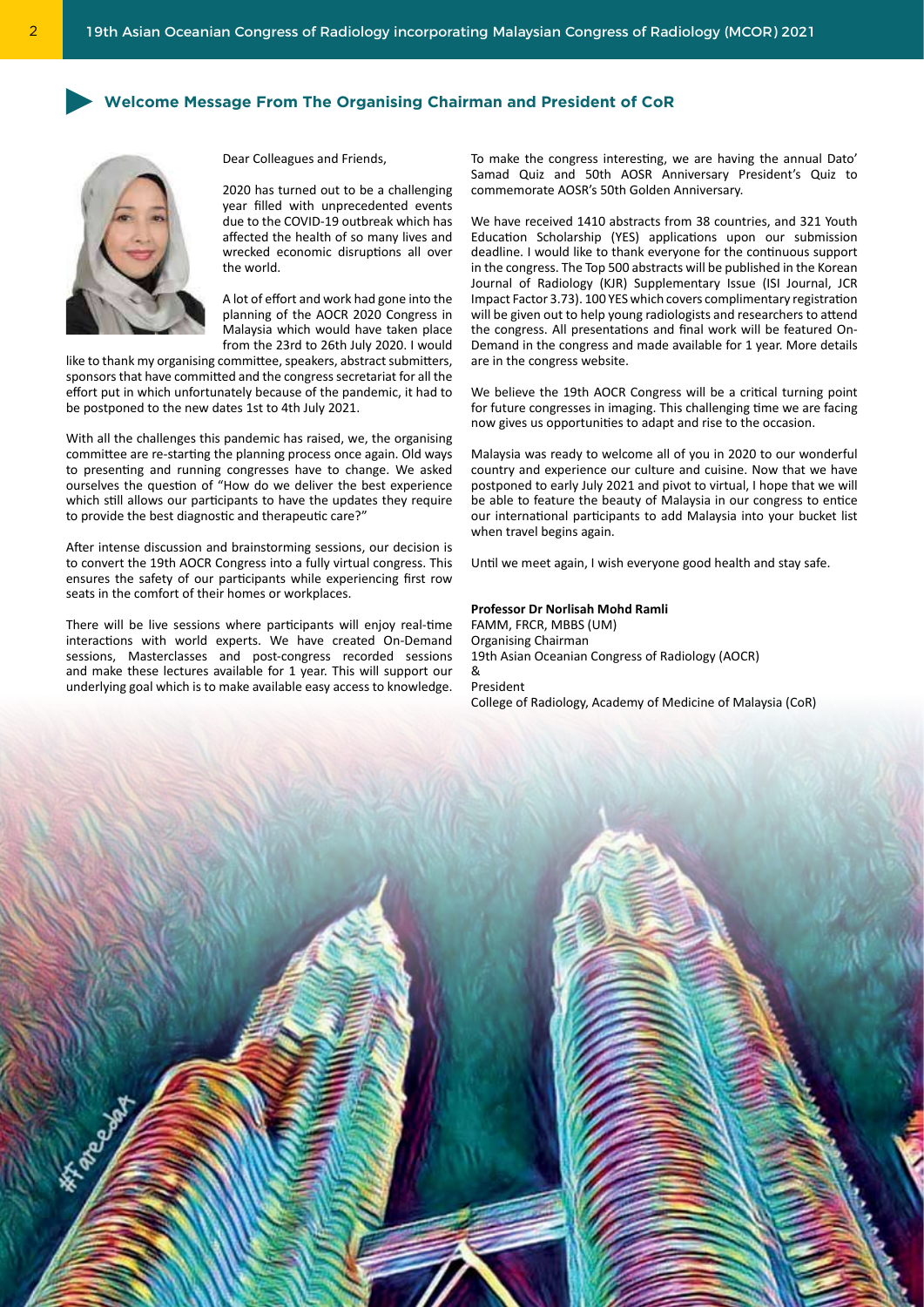### **19th AOCR 2021 Organising and Scientific Committee**







| <b>Organising Chairman</b>                         | Prof Dr Norlisah Mohd Ramli                                                   |
|----------------------------------------------------|-------------------------------------------------------------------------------|
| <b>Scientific Chairman</b>                         | Prof Dr Kartini Rahmat                                                        |
| <b>Trade and Exhibitions</b>                       | Dr Amran Abdul Rahman<br>Dr Abdul Rahman Mohamad<br>Dr Jeyaledchumy Mahadevan |
| IΤ                                                 | Dr Hafiz Git Kim Ann                                                          |
| <b>Social Programme</b>                            | Prof Dr Anushya Vijayananthan                                                 |
| <b>Honorary AOSR representatives to OC</b>         |                                                                               |
| <b>AOSR President</b>                              | Assoc Prof Dr Dinesh Varma (Australia)                                        |
| <b>Honorary Secretary</b>                          | Prof Dr Noriyuki Tomiyama (Japan)                                             |
| <b>AOSR Advisor</b>                                | Dr Evelyn Ho Lai Ming (Malaysia)                                              |
| <b>Scientific Committee</b>                        |                                                                               |
| <b>Abdomen Imaging</b>                             | Dr Umarani Ann Ranjini Sivarajan                                              |
| <b>Breast Imaging</b>                              | Dr Shantini A Arasaratnam                                                     |
| <b>Cardiac Imaging</b>                             | Dr Noor Khairiah A Karim                                                      |
| <b>Chest Imaging</b>                               | Assoc Prof Dr Mohammad<br>Hanafiah Kreah                                      |
| Interventional<br>Radiology                        | Dr Norshazriman Sulaiman                                                      |
| <b>Medical Physics</b>                             | Assoc Prof Dr Yeong Chai Hong                                                 |
| <b>Musculoskeletal</b>                             | Dr Maizatul Jamny Mahmood                                                     |
| Molecular Imaging /<br><b>Nuclear Medicine</b>     | Dr Lingeswaran Kasilingam                                                     |
| <b>Neuroradiology Head</b><br>& Neck               | Assoc Prof Dr Hilwati Hashim                                                  |
| Paediatrics                                        | Assoc Prof Dr Faizah Mohd Zaki                                                |
| <b>Emergency Medicine</b><br>& Forensic & Contrast | Assoc Prof Dr Faizatul Izza Rozalli                                           |
| <b>Informatics</b>                                 | Dr Farhana Fadzli                                                             |

| President                                          | Prof Dr Norlisah Mohd Ramli       |  |
|----------------------------------------------------|-----------------------------------|--|
| <b>Immediate Past President</b>                    | Dr Amir Fuad Hussain              |  |
| <b>Vice President -</b><br>Oncology                | Dr Muhammad Azrif<br>Ahmad Annuar |  |
| <b>Vice President -</b><br><b>Nuclear Medicine</b> | Dr Mahayuddin Abdul Manap         |  |
| <b>Vice President -</b><br>Radiodiagnosis          | Dr Naveen Rajadurai               |  |
| <b>Honorary Secretary</b>                          | Dr Shantini A Arasaratnam         |  |
| <b>Honorary Treasurer</b>                          | Dr Sivakumaran Karupayah          |  |
|                                                    | Dr Thajunnisa Hassan Mohd         |  |
| <b>Elected Council Member</b>                      | Dr Jeyaledchumy Mahadevan         |  |
|                                                    | Dr Thanuja Mahaletchumy           |  |
|                                                    | Prof Dr Kartini Rahmat            |  |
|                                                    |                                   |  |
|                                                    |                                   |  |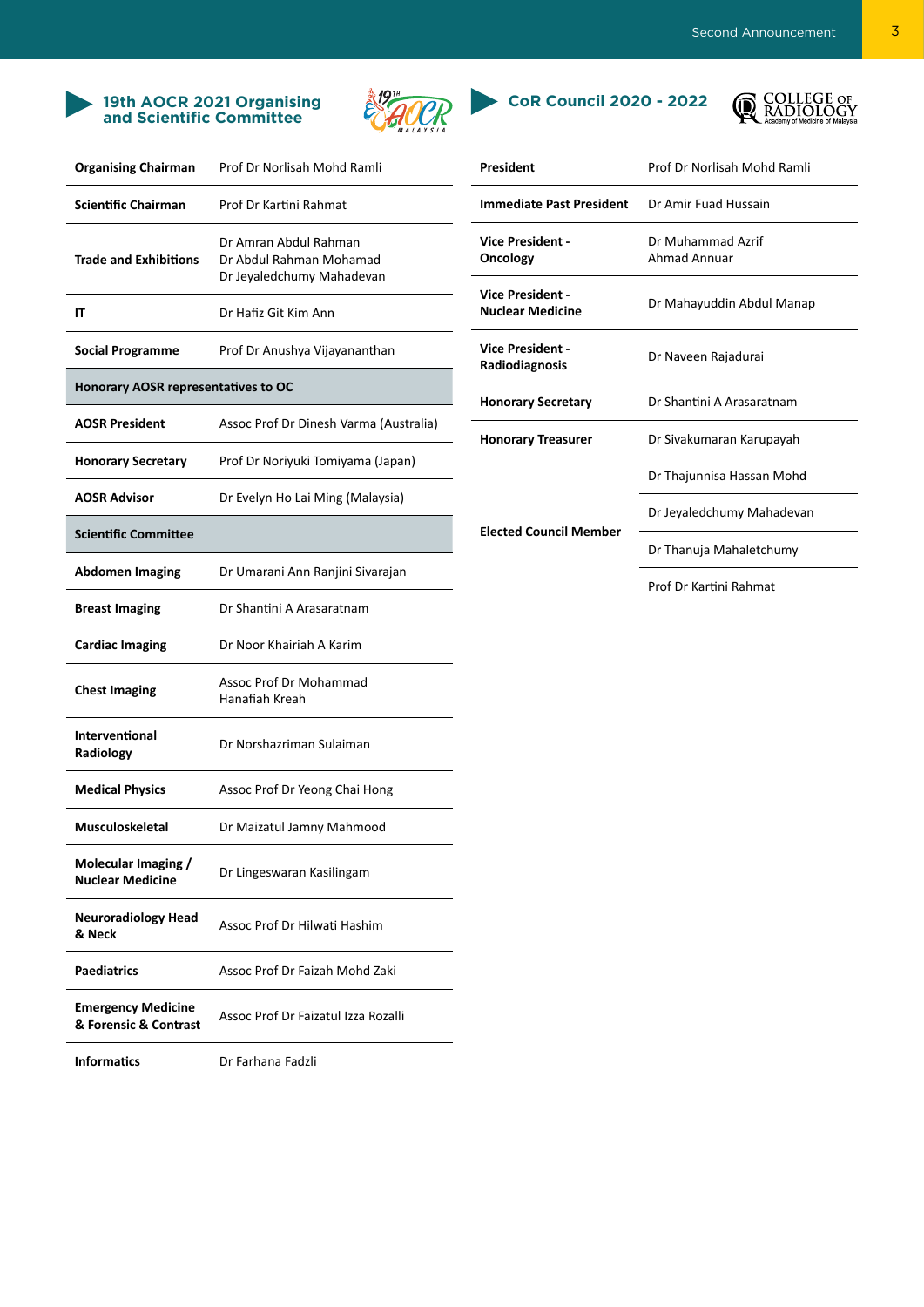**President** 





## *Apa Khabar*, Hello!

Malaysia first hosted the Asian Oceanian Congress of Radiology (AOCR) in 1995. It is therefore with great pride that Malaysia welcomes you to yet another AOCR albeit on a virtual platform. It is unbelievable that 26 years has fleeted by, and technology has advanced so much that we can globally interact and share knowledge, without actual physical travel.

I commend the Organising Committee under the able leadership of Prof Dr Norlisah Ramli, for their unwavering determination to host this congress despite all the challenges since the COVID-19 pandemic appeared on the scene last year, just months away from the original dates - July 23-26, 2020.

Flexibility and agility were vital, including much brainstorming, support and understanding from the registrants, speakers, abstract submitters, sponsors, industry partners and the AOSR Council. A special shout out to Japan which was already scheduled to host another AOCR in April in 2021.

There will be a variety of high-quality sessions and expert speakers to interest everyone. Whilst some of us may lament the loss of face-to-face networking, meeting of friends/colleagues and actual touch and feel of equipment at a trade exhibition, others will find it advantageous to attend the meeting at the comfort of one's home or office without having to travel to the meeting site. This is especially true for those who are unable to travel either because of physical limitations or financial constraints. The virtual platform provides us opportunities we would not have had under 'normal' circumstances.

Therefore, wait no more, just register for the 19th AOCR with our unique Malaysian flavour.

See you online when the 19th AOCR in Malaysia goes live on 1st July 2021.

**Dr Evelyn LM Ho** President AOSR 2021-2023



AOSR represents over 40,300 Radiologists. The first meeting of Asian and Oceanian Regional Radiologists was held in Japan on 11 October 1969, and it was here that the formation of the Asian Oceanian Society of Radiology (AOSR) begun.

Today it is made up of 26 member societies comprising of:-

- Royal Australian & New Zealand College of Radiologists (RANZCR)
- Bangladesh Society of Radiology and Imaging
- Chinese Society of Radiology (CSR)
- The Radiological Society of the Republic of China (RSROC)
- College of Radiology, Academy of Medicine of Malaysia (CoR)
- Fiji Radiology
- Hong Kong College of Radiologists (HKCR)
- Indian Radiological and Imaging Association (IRIA)
- Indonesian Radiological Society
- Japan Radiological Society (JRS)
- Radiological Society of Kazakhstan (RSK)
- Korean Society of Radiology (KSR)
- Macau Radiology Association
- Mongolian Radiological Society
- Myanmar Radiological Society
- Nepal Radiologists Association
- Philippine College of Radiology
- Radiological Society of Pakistan
- Radiologist Ministry of Health Tonga
- Radiological Society of Thailand (RST)
- Radiology Society of the Emirates
- Samoa Society of Radiology
- Singapore Radiological Society
- Sri Lanka College of Radiologists
- Uzbekistan Radiology Society
- Vietnam Society of Radiology and Nuclear Medicine (VSRNM)

| $(2021 - 2023)$                                                                | טו בעכוקה בטו ועווווב ווט<br>(Malaysia)             |
|--------------------------------------------------------------------------------|-----------------------------------------------------|
| <b>Immediate Past President</b><br>$(2021 - 2023)$                             | Assoc Prof Dr Dinesh K. Varma<br>(Australia)        |
| <b>President-Elect</b><br>$(2021 - 2023)$                                      | Prof Dr Noriyuki Tomiyama<br>(Japan)                |
| <b>Honorary Secretary</b><br>$(2021 - 2023)$                                   | Prof Dr Chamaree<br>Chuapetcharasopon<br>(Thailand) |
| <b>Honorary Treasurer</b><br>$(2021 - 2023)$                                   | Prof Dr Jongmin Lee<br>(Korea)                      |
| <b>Executive Councilor</b><br>(AOSOR Director-<br>Outgoing)<br>(until 2021)    | Prof Dr Byung Ihn Choi<br>(Korea)                   |
| <b>Executive Councilor</b><br>(AOSOR Director-<br>Incoming)<br>$(2021 - 2024)$ | Prof Dr Yi-Hong Chou<br>(Chinese Taipei)            |
| <b>Executive Councilor</b><br>(AOSR Office Director)<br>$(2021 - 2023)$        | Prof Dr Whal Lee<br>(Korea)                         |
| <b>Executive Councilor</b><br>(AOCR)<br>$(2018-2021)$                          | Prof Dr Norlisah Mohd Ramli<br>(Malaysia)           |
| <b>Executive Councilor</b><br>(AOCR)<br>$(2021 - 2022)$                        | Prof Dr Jeong Min Lee<br>(Korea)                    |

Dr Evelyn Lai-Ming Ho

AOSR

**AOSR Executive Council**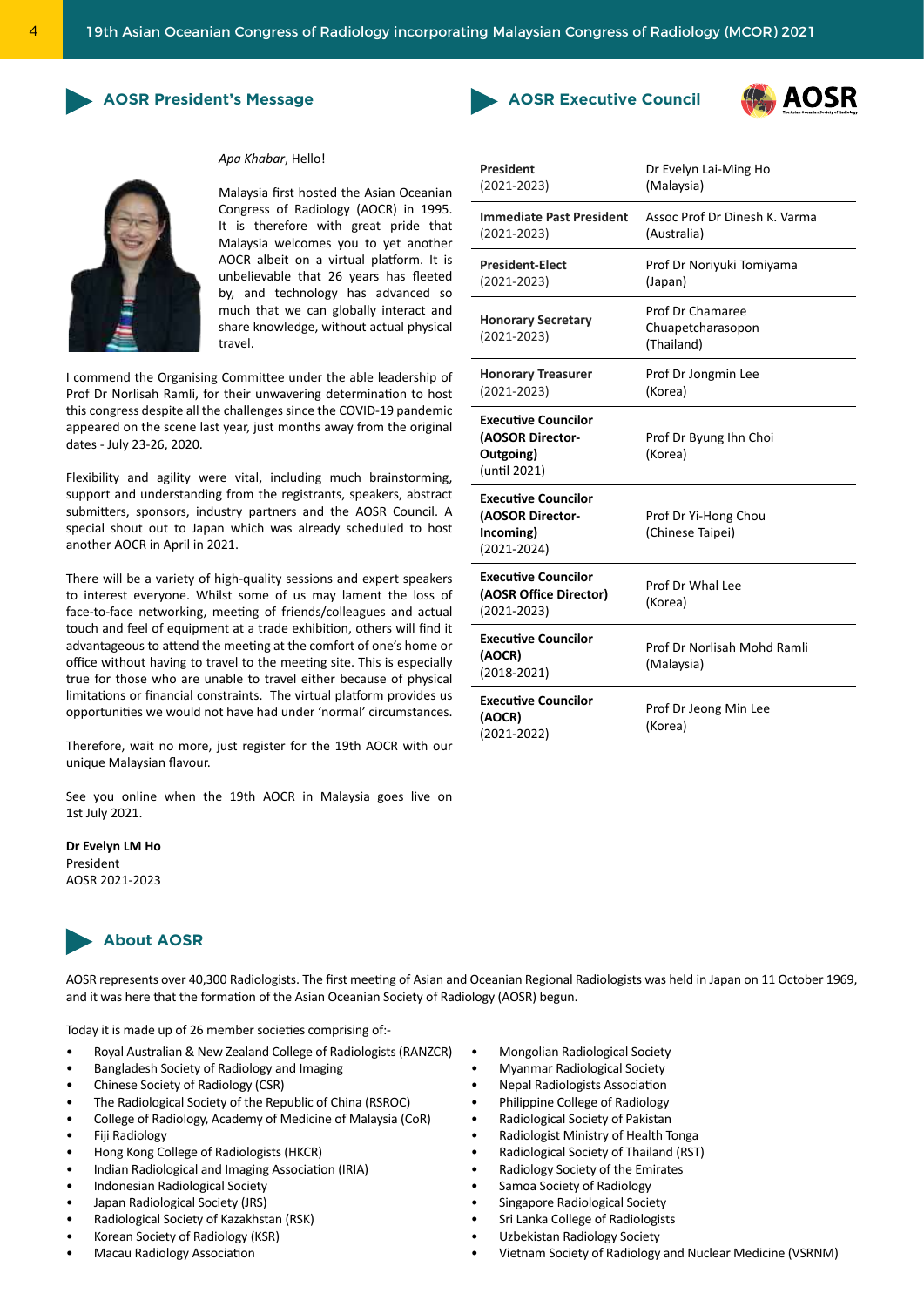## **Faculty**

| Assoc Prof Dr Abhishek Mahajan     | India       | Prof Dr Madan M. Rehani                        | <b>UK</b>  |
|------------------------------------|-------------|------------------------------------------------|------------|
| Dr Ajay Taranath                   | Australia   | Prof Dr Mark J. Kransdorf                      | <b>USA</b> |
| Assoc Prof Dr Aki Kido             | Japan       | <b>Assoc Prof Dr Marta Heilbrun</b>            | <b>USA</b> |
| Dr Benjamin Fang Xin Hao           | Hong Kong   | Dr Maxine Tan                                  | Malaysia   |
| Prof Dr Bernard F. Laya            | Philippines | Prof Dr Meng Law                               | Australia  |
| Dr Bertrand Ang Wei Leng           | Singapore   | Assoc Prof Dr Munemasa Okada                   | Japan      |
| Dr Bushra Johari                   | Malaysia    | Prof Dr Ng Kwan Hoong                          | Malaysia   |
| Prof Dr Carol C. Wu                | <b>USA</b>  | Prof Dr Noriyuki Tomiyama                      | Japan      |
| Dr Carolina C. Guimaraes           | <b>USA</b>  | Dr Norshazriman Sulaiman                       | Malaysia   |
| Prof Dr Chamaree Chuapetcharasopon | Thailand    | Dr Norzaini Rose Mohd Zain                     | Malaysia   |
| <b>Prof Dr Christiane Kuhl</b>     | Germany     | Prof Dr Rajendra Udyavara Acharya              | Singapore  |
| Asst Prof Dr Chen-Pin Chou         | Taiwan      | Dr Rathachai Kaewlai                           | Thailand   |
| <b>Dr Clement Yong</b>             | Singapore   | <b>Prof Dr Robert Hermans</b>                  | Belgium    |
| Prof Dr David M. Yousem            | <b>USA</b>  | <b>Assoc Prof Dr Saiful Nizam Abdul Rashid</b> | Malaysia   |
| <b>Assoc Prof Dr Dinesh Varma</b>  | Australia   | Prof Dr Shinya Fujii                           | Japan      |
| Prof Dr Hidetaka Arimura           | Japan       | <b>Asst Prof Dr Somrach Thamtorawat</b>        | Thailand   |
| Dr Farhana Fadzli                  | Malaysia    | Dr Sri Andreani Utomo                          | Indonesia  |
| Prof Dr Gabriel P. Krestin         | Netherlands | Prof Dr Suphaneewan Jaovisidha                 | Thailand   |
| Prof Dr James F. Griffith          | Hong Kong   | Assoc Prof Dr Supika Kritsaneepaiboon          | Thailand   |
| Prof Dr James P. Borgstede         | <b>USA</b>  | <b>Dr Teeravut Tubtawee</b>                    | Thailand   |
| Prof Dr Jeffrey Paul Kanne         | <b>USA</b>  | <b>Asst Prof Dr Tessa Cook</b>                 | <b>USA</b> |
| Dr Jignesh G. Thakker              | India       | Dr Veena Selvaratnam                           | Malaysia   |
| Prof Dr Jin Zheng Yu               | China       | Prof Dr Li-Jen Wang                            | Taiwan     |
| <b>Prof Dr John Damilakis</b>      | Greece      | Prof Dr Whal Lee                               | Korea      |
| Prof Dr Jonathan Dodd              | Ireland     | Prof Dr William Wan Yung Liang                 | Taiwan     |
| Prof Dr Jongmin John Lee           | Korea       | Prof Dr Wing P. Chan                           | Taiwan     |
| Prof Dr Joon-Beom Seo              | Korea       | Prof Dr Yi-Hong Chou                           | Taiwan     |
| Prof Dr Kei Yamada                 | Japan       | Dr Zuhanis Abdul Hamid                         | Malaysia   |
| Prof Dr Lane F. Donnelly           | <b>USA</b>  |                                                |            |
|                                    |             |                                                |            |

**Dr Leong Sum** Singapore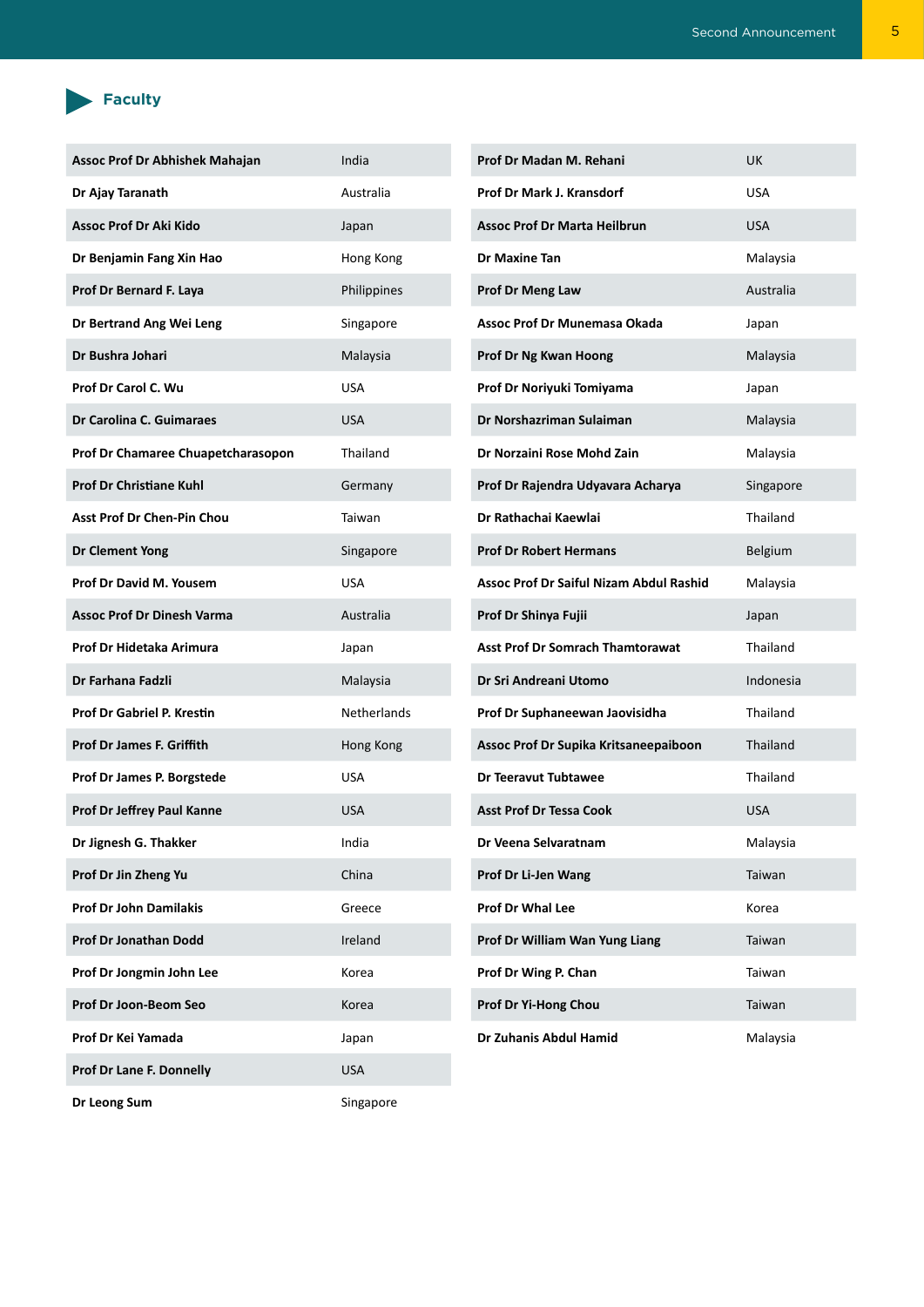## Programme Overview - Day 1

## **1st July 2021 (Thursday)**

|                    |                    | <b>Lecture Hall A</b>                                                        | <b>Lecture Hall B</b>                                                                                                           | <b>Masterclass</b>                           | <b>On Demand</b>                                     |
|--------------------|--------------------|------------------------------------------------------------------------------|---------------------------------------------------------------------------------------------------------------------------------|----------------------------------------------|------------------------------------------------------|
|                    |                    | <b>Live Stream</b><br>from KLCC                                              | <b>Live Stream</b><br>from KLCC                                                                                                 | Virtual Platform -<br>Live Stream Q&A        | Virtual Platform -<br><b>Pre-Recorded</b>            |
| 9.00am             | 9.30am             | <b>AOSR Gold Medallist</b><br><b>Plenary Lecture 1</b>                       |                                                                                                                                 |                                              |                                                      |
|                    |                    | Population Imaging For<br>Disease Prediction                                 |                                                                                                                                 |                                              |                                                      |
| 9.30am             | 10.00am            | <b>Opening Ceremony</b>                                                      |                                                                                                                                 |                                              |                                                      |
|                    |                    | <b>Keynote Lecture</b>                                                       |                                                                                                                                 |                                              |                                                      |
| 10.00am            | 10.30am            | Imaging Of COVID-19: What<br>Do We Know?                                     |                                                                                                                                 |                                              |                                                      |
| 10.30am            | 10.45am            | Advertisement Ad1.1A                                                         | <b>Advertisement Ad1.1B</b>                                                                                                     |                                              |                                                      |
|                    |                    | <b>CHEST</b>                                                                 | <b>INFORMATICS</b>                                                                                                              |                                              |                                                      |
| 10.45am            | 11.10am            | Vaping-Associated Lung Injury                                                | <b>Fundamentals Of Digital</b><br>Imaging                                                                                       |                                              |                                                      |
| 11.10am            | 11.35am            | Usefulness Of High-Spatial-<br>Resolution CT On Thoracic<br>Imaging          | Al In China                                                                                                                     | <b>MASTERCLASS 1.1</b><br>10.45am to 12.45pm |                                                      |
| 11.35am            | 12.00pm            | <b>Updates Of Management</b><br>Of Incidental Findings On<br>Chest CT        | Will AI Replace Radiologists?<br><b>Comparing The</b><br>Reproducibility, Performance<br>And Costs Of AI Versus<br>Radiologists | Guerbet   !!!                                |                                                      |
| 12.00pm            | 12.15pm            | <b>Advertisement Ad1.2A</b>                                                  | <b>Advertisement Ad1.3B</b>                                                                                                     |                                              |                                                      |
| 12.15pm            | 12.45pm            | <b>Sponsored Lunch</b>                                                       | <b>Sponsored Lunch Symposium</b>                                                                                                |                                              | SIG Symposiums                                       |
|                    |                    | <b>Symposium L1.A</b>                                                        | L1.B                                                                                                                            |                                              |                                                      |
| 12.45pm            | 1.00 <sub>pm</sub> | & Lunit                                                                      | Guerbet   ::                                                                                                                    |                                              | Free Paper Oral and<br><b>E-Poster Presentations</b> |
| 1.00 <sub>pm</sub> | 1.15 <sub>pm</sub> | Advertisement Ad1.3A                                                         | <b>Advertisement Ad1.2B</b>                                                                                                     |                                              | Sponsored Symposiums                                 |
|                    |                    | <b>CARDIAC</b>                                                               | <b>INTERVENTIONAL</b><br><b>RADIOLOGY</b>                                                                                       |                                              |                                                      |
| 1.15 <sub>pm</sub> | 1.40pm             | Cardiac MRI: Tissue<br><b>Characterization By Mapping</b><br>Techniques      | <b>Coagulation Profile</b><br>Recommendations For<br><b>Interventional Radiology</b><br>Procedures                              |                                              |                                                      |
| 1.40pm             | 2.05pm             | <b>CTA Of Coronary Arteries</b><br>Without Or With Stents, All In<br>And Out | Finding The Bleeder. Utilising<br><b>Hybrid Imaging For Small</b><br>Vessel Identification                                      | <b>MASTERCLASS 1.2</b><br>1.45pm to 3.45pm   |                                                      |
| 2.05pm             | 2.30pm             | <b>Acute Penetrating Ulcer</b><br>Recent Update And Cases                    | Hydrocoil. The Next Evolution<br>In Embolotherapy?                                                                              | <b>BAYER</b>                                 |                                                      |
| 2.30pm             | 2.45pm             | Advertisement Ad 1.4A                                                        | <b>Advertisement Ad1.4B</b>                                                                                                     |                                              |                                                      |
|                    |                    | <b>MOLECULAR IMAGING /</b><br><b>NUCLEAR MEDICINE</b>                        |                                                                                                                                 |                                              |                                                      |
| 2.45pm             | 3.10pm             | Role Of Gallium-68 FAPI PET/<br>CT Imaging In Malignancy                     |                                                                                                                                 |                                              |                                                      |
| 3.10pm             | 3.35pm             | Lutetium Theranostics In<br>Prostate Carcinoma                               | <b>Top Free Paper Oral</b><br><b>Presentations</b>                                                                              |                                              |                                                      |
| 3.35pm             | 4.00pm             | Role of Artificial Intelligence<br>In Molecular Oncology<br>Imaging          |                                                                                                                                 |                                              |                                                      |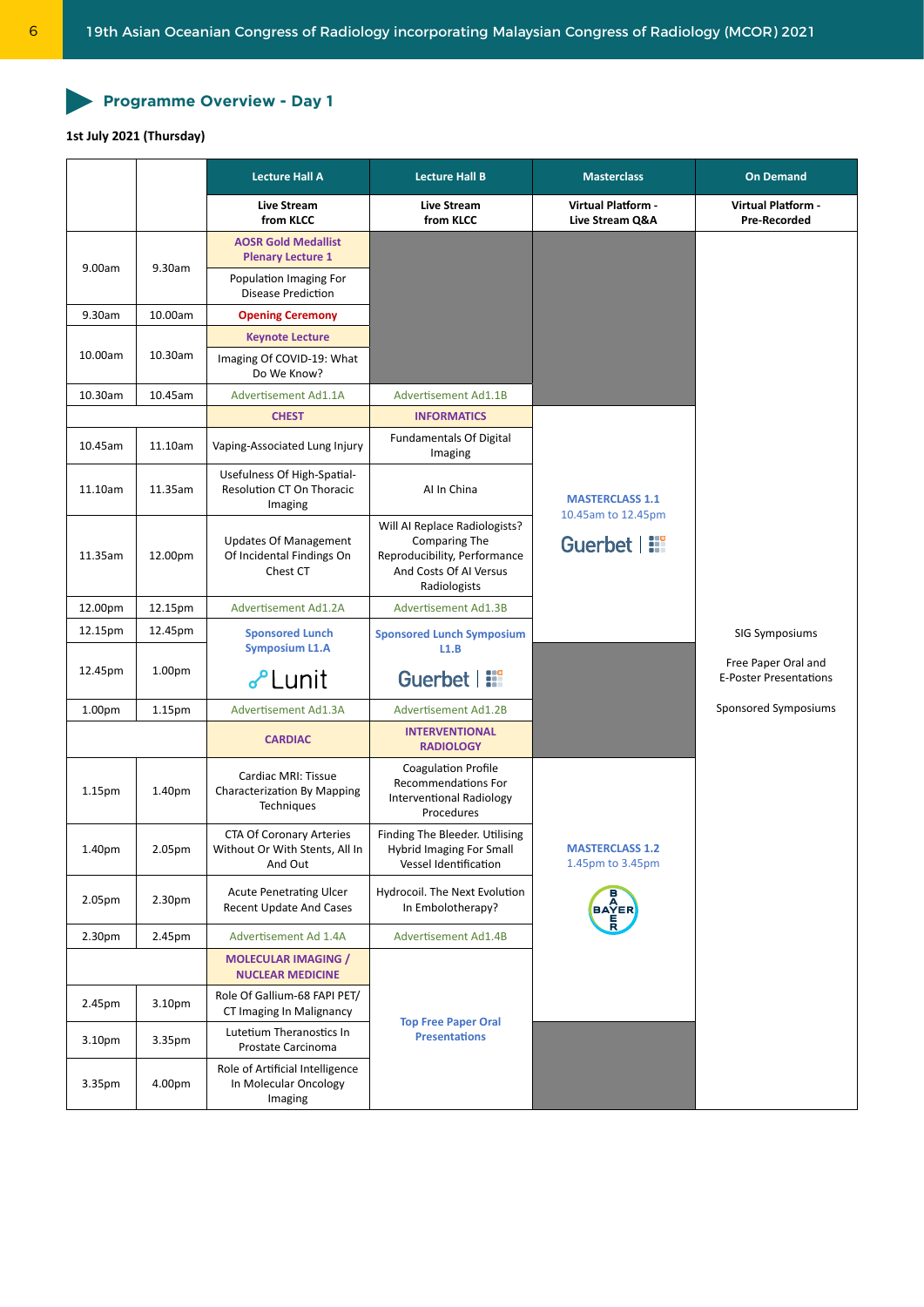

## **2nd July 2021 (Friday)**

|                    |                    | <b>Lecture Hall A</b>                                                                    | <b>Lecture Hall B</b>                                                                          | <b>Masterclass</b>                           | <b>On Demand</b>                                      |
|--------------------|--------------------|------------------------------------------------------------------------------------------|------------------------------------------------------------------------------------------------|----------------------------------------------|-------------------------------------------------------|
|                    |                    | Live Stream<br>from KLCC                                                                 | <b>Live Stream</b><br>from KLCC                                                                | <b>Virtual Platform -</b><br>Live Stream Q&A | <b>Virtual Platform -</b><br><b>Pre-Recorded</b>      |
|                    |                    |                                                                                          | <b>AOSR-RSNA Joint Symposium</b>                                                               |                                              |                                                       |
| 9.00am             | 9.30am             |                                                                                          | Radiology Value Chain:<br><b>Optimizing Systems To</b><br><b>Reduce Waste</b>                  |                                              |                                                       |
|                    |                    | <b>Sponsored Breakfast</b><br>Symposium B2.A<br>9.00am to 9.45am                         | Al In Medical Imaging:<br>Improving Quality Of Care,<br><b>Efficiency And Costs?</b>           |                                              |                                                       |
|                    |                    | <b>FUJIFILM</b>                                                                          | Whole Systems Approach To<br>Patient Safety: We Can Do<br>More                                 |                                              |                                                       |
| 9.30am             | 10.00am            |                                                                                          | Informatics To Improve<br>Patient Care Without<br>Increasing Cognitive Burden<br>On Physicians |                                              |                                                       |
|                    |                    | <b>AOSR Gold Medallist</b><br><b>Plenary Lecture 2</b>                                   |                                                                                                |                                              |                                                       |
| 10.00am            | 10.30am            | Value Of Radiology Outside<br>The Reading Room                                           |                                                                                                |                                              |                                                       |
| 10.30am            | 10.45am            | <b>Advertisement Ad2.1A</b>                                                              | <b>Advertisement Ad2.1B</b>                                                                    |                                              |                                                       |
|                    |                    | <b>ABDOMEN</b>                                                                           | <b>EMERGENCY &amp; FORENSICS</b>                                                               |                                              |                                                       |
| 10.45am            | 11.10am            | <b>Confidently Diagnosing</b><br>Adnexal/Pelvic Masses On<br>Imaging - Case Based Review | Overview Of The Role Of Post<br>Mortem CT                                                      |                                              | <b>SIG Symposiums</b>                                 |
| 11.10am            | 11.35am            | MRI Evalution Of Rectal Ca                                                               | Diagnosis And Intervention<br>Of Renal Trauma                                                  | <b>MASTERCLASS 2.1</b><br>10.45am to 12.45pm | Free Paper Oral and                                   |
| 11.35am            | 12.00PM            | Traumatic Acute / Non-<br>Traumatic Acute Abdomen<br>- Case Based Review                 | When Is MRI Indicated In<br>Cervical Spine Trauma                                              | Guerbet   !!                                 | <b>E-Poster Presentations</b><br>Sponsored Symposiums |
| 12.00pm            | 12.15pm            | <b>Advertisement Ad2.2A</b>                                                              | <b>Advertisement Ad2.2B</b>                                                                    |                                              |                                                       |
| 12.15pm            | 12.45pm            | <b>Sponsored Lunch Symposium</b><br>L2.A                                                 | <b>Sponsored Lunch Symposium</b><br>L2.B                                                       |                                              |                                                       |
| 12.45pm            | 1.00 <sub>pm</sub> | <b>BAYER</b><br>R                                                                        | <b>FUJIFILM</b>                                                                                |                                              |                                                       |
| 1.00pm             | 1.15pm             | <b>Advertisement Ad2.3A</b>                                                              | <b>Advertisement Ad2.3B</b>                                                                    |                                              |                                                       |
|                    |                    | <b>MSK</b>                                                                               | <b>AOSOR-AOCR</b><br><b>Conjoint Session</b>                                                   |                                              |                                                       |
| 1.15 <sub>pm</sub> | 1.40pm             | Pitfalls In Osteoporosis                                                                 | The Role Of AI In Assessment<br>Of Lung Nodule                                                 |                                              |                                                       |
| 1.40pm             | 2.05pm             | Five Common 'Misses' In MRI<br>Knee                                                      | AI In Chest Imaging: Beyond<br>Simple Detection Or<br>Classification                           |                                              |                                                       |
| 2.05pm             | 2.30 <sub>pm</sub> | <b>Rheumatoid Arthritis In Real</b><br>Practice                                          |                                                                                                | <b>MASTERCLASS 2.2</b><br>1.45pm to 3.45pm   |                                                       |
| 2.30 <sub>pm</sub> | 2.45pm             | Advertisement Ad2.4A                                                                     | <b>Advertisement Ad2.4B</b>                                                                    |                                              |                                                       |
| 2.45pm             | 3.15 <sub>pm</sub> |                                                                                          |                                                                                                |                                              |                                                       |
| 3.15pm             | 3.45pm             | <b>Dato' Samad Quiz</b>                                                                  | <b>Top Free Paper Oral</b><br><b>Presentations</b>                                             |                                              |                                                       |
| 3.45pm             | 4.00pm             |                                                                                          |                                                                                                |                                              |                                                       |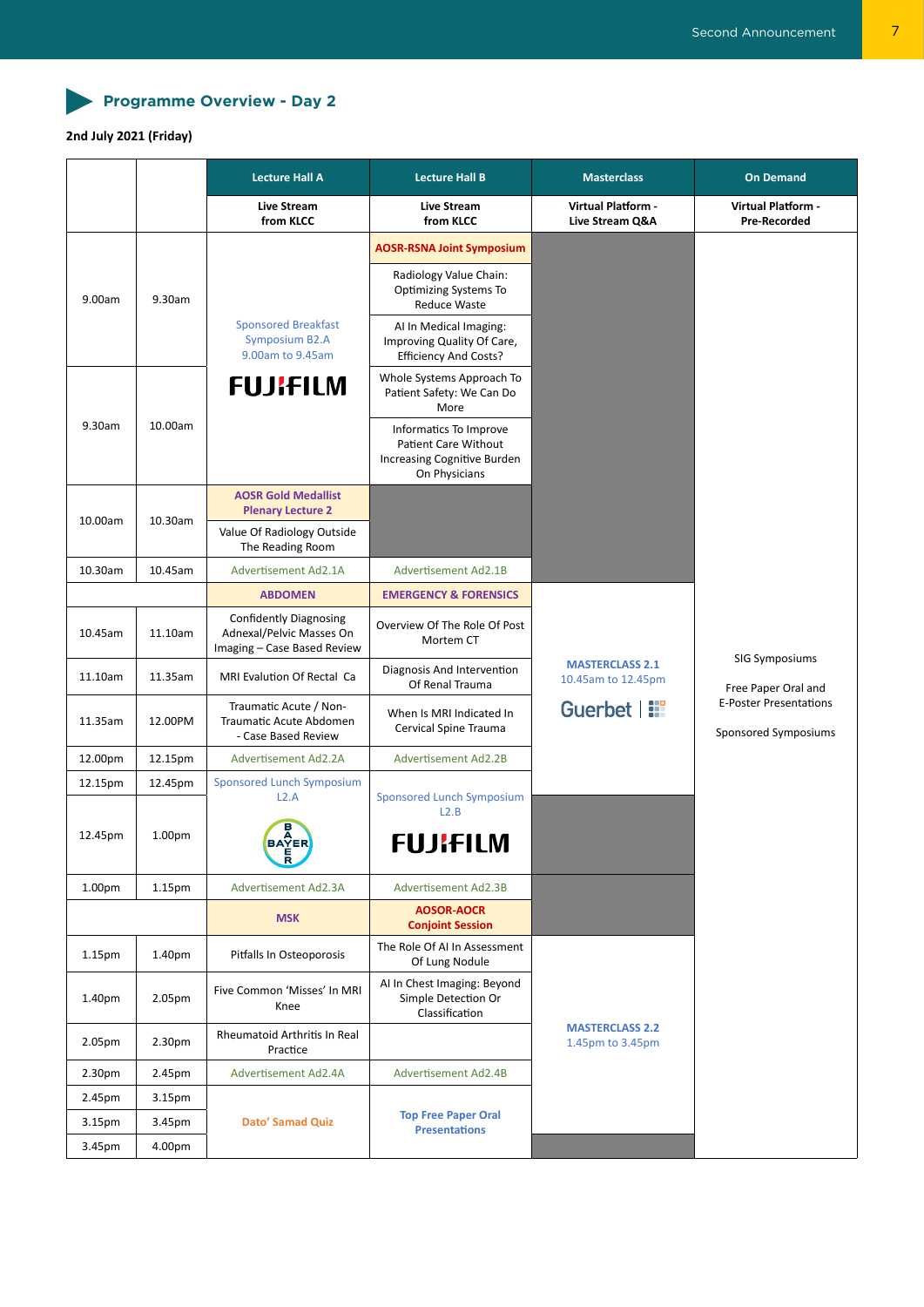## Programme Overview - Day 3

## **3rd July 2021 (Saturday)**

|                    |                    | <b>Lecture Hall A</b>                                                                                                         | <b>Lecture Hall B</b>                                                                                            | <b>Masterclass</b>                           | <b>On Demand</b>                                                       |
|--------------------|--------------------|-------------------------------------------------------------------------------------------------------------------------------|------------------------------------------------------------------------------------------------------------------|----------------------------------------------|------------------------------------------------------------------------|
|                    |                    | <b>Live Stream</b><br>from KLCC                                                                                               | <b>Live Stream</b><br>from KLCC                                                                                  | Virtual Platform -<br>Live Stream Q&A        | <b>Virtual Platform -</b><br>Pre-Recorded                              |
| 9.15am             | 9.30am             | <b>Sponsored Breakfast</b>                                                                                                    | <b>Sponsored Breakfast</b>                                                                                       |                                              |                                                                        |
| 9.30am             | 10.00am            | <b>Symposium B3.A</b>                                                                                                         | <b>Symposium B3.B</b>                                                                                            |                                              |                                                                        |
| 10.00am            | 10.30am            | <b>AOSR Gold Medallist</b><br><b>Plenary Lecture 3</b>                                                                        |                                                                                                                  |                                              |                                                                        |
|                    |                    | Impact Of AI On Current<br><b>Medical Imaging</b>                                                                             |                                                                                                                  |                                              |                                                                        |
| 10.30am            | 10.45am            | <b>Advertisement Ad3.1A</b>                                                                                                   | <b>Advertisement Ad3.1B</b>                                                                                      |                                              |                                                                        |
|                    |                    | <b>NEURORADIOLOGY</b>                                                                                                         | <b>MEDICAL PHYSICS</b>                                                                                           |                                              |                                                                        |
| 10.45am            | 11.10am            | What You Need To Know<br><b>About Genetics And Brain</b><br><b>Tumors</b>                                                     | Radiomics And<br>Radiogenomics For Precision<br>Radiology: Underlying<br><b>Information Of Medical</b><br>Images |                                              |                                                                        |
| 11.10am            | 11.35am            | Role Of MR Imaging For Post<br><b>Treatment Brain Tumors</b>                                                                  | <b>Extracting Imaging</b><br><b>Biomarkers For Radiological</b><br>Applications                                  | <b>MASTERCLASS 3.1</b><br>10.45am to 12.45pm |                                                                        |
| 11.35am            | 12.00pm            | Spaceflight Associated<br>Neurological Syndrome: Why<br>Humanity Cannot Travel To<br>And Inhabit Mars In A Lethal<br>Pandemic | <b>Applications Of Artificial</b><br>Intelligence Techniques For<br>Radiology                                    | Guerbet   ::                                 | SIG Symposiums<br>Free Paper Oral and<br><b>E-Poster Presentations</b> |
| 12.00pm            | 12.15pm            | Advertisement Ad3.2A                                                                                                          | <b>Advertisement Ad3.2B</b>                                                                                      |                                              |                                                                        |
| 12.15pm            | 12.45pm            | Sponsored Lunch Symposium                                                                                                     | <b>Sponsored Lunch Symposium</b>                                                                                 |                                              | Sponsored Symposiums                                                   |
| 12.45pm            | 1.00 <sub>pm</sub> | L3.A                                                                                                                          | L3.B                                                                                                             |                                              |                                                                        |
| 1.00 <sub>pm</sub> | 1.15 <sub>pm</sub> | Advertisement Ad3.3A                                                                                                          | <b>Advertisement Ad3.3B</b>                                                                                      |                                              |                                                                        |
|                    |                    | <b>HEAD &amp; NECK</b>                                                                                                        | <b>AOCR Meets IOMP</b>                                                                                           |                                              |                                                                        |
| 1.15 <sub>pm</sub> | 1.40pm             | Imaging Laryngeal Cancers<br>And The Cartilage Framework                                                                      | <b>Radiation Worries Versus Real</b><br>Risks In Practice Of Radiology                                           |                                              |                                                                        |
| 1.40pm             | 2.05pm             | Post-Treatment Imaging Of<br><b>Head And Neck Cancer</b>                                                                      | Personalized CT Dosimetry<br>And Radiation-Induced Risk<br>Assessment                                            |                                              |                                                                        |
| 2.05pm             | 2.30pm             | Case Based Review Of<br><b>Thyroid Diseases</b>                                                                               | Developing A Strategy For<br>Optimization In Radiology<br>Department                                             | <b>MASTERCLASS 3.2</b><br>1.45pm to 3.45pm   |                                                                        |
| 2.30pm             | 2.45pm             | Advertisement Ad3.4A                                                                                                          | Advertisement Ad3.4B                                                                                             |                                              |                                                                        |
| 2.45pm             | 3.15m              | <b>50th AOSR ANNIVERSARY</b>                                                                                                  |                                                                                                                  |                                              |                                                                        |
| 3.15pm             | 3.45pm             | <b>PRESIDENT'S QUIZ</b>                                                                                                       | <b>Top Free Paper Oral</b><br><b>Presentation</b>                                                                |                                              |                                                                        |
| 3.45pm             | 4.00pm             | <b>QUALIFIERS</b>                                                                                                             |                                                                                                                  |                                              |                                                                        |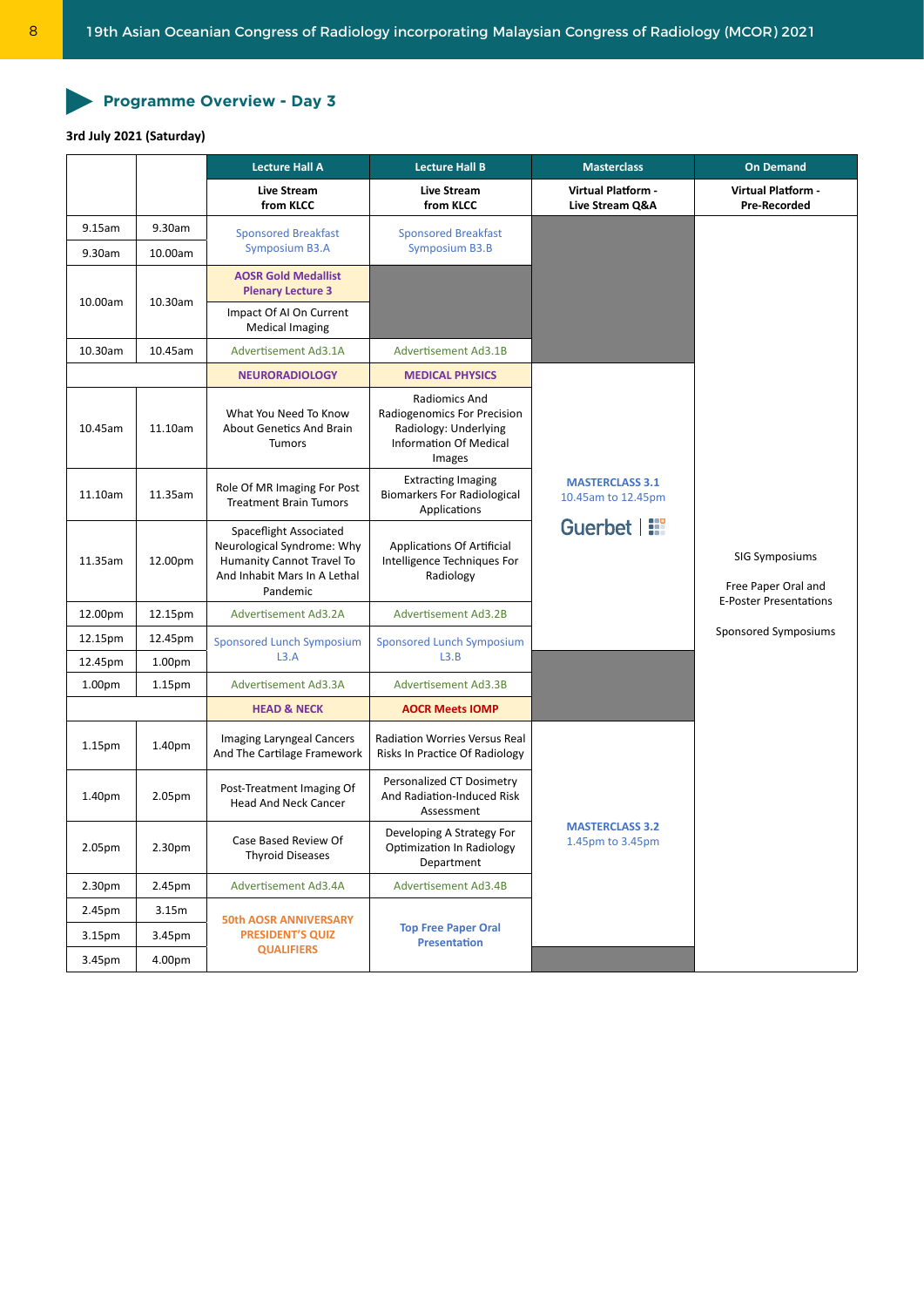Programme Overview - Day 4

## **4th July 2021 (Sunday)**

|                    |         | <b>Lecture Hall A</b>                                                                                                                   | <b>Masterclass</b>                           | <b>On Demand</b>                                                       |
|--------------------|---------|-----------------------------------------------------------------------------------------------------------------------------------------|----------------------------------------------|------------------------------------------------------------------------|
|                    |         | Live Stream<br>from KLCC                                                                                                                | <b>Virtual Platform -</b><br>Live Stream Q&A | <b>Virtual Platform -</b><br><b>Pre-Recorded</b>                       |
| 9.15am             | 9.30am  | Sponsored Breakfast Symposium B4.A                                                                                                      |                                              |                                                                        |
| 9.30am             | 10.00am | <b>J</b> Lunit                                                                                                                          |                                              |                                                                        |
|                    |         | <b>Plenary Lecture</b>                                                                                                                  |                                              |                                                                        |
| 10.00am            | 10.30am | Bench To Bedside Molecular Imaging<br>In Oncology: From Cellular Imaging To<br>Whole Tumor Imaging And Assessing<br><b>Tumor Biopsy</b> |                                              |                                                                        |
| 10.30am            | 10.45am | Advertisement Ad4.1A                                                                                                                    |                                              |                                                                        |
|                    |         | <b>BREAST</b>                                                                                                                           |                                              |                                                                        |
| 10.45am            | 11.10am | Screening With Tomosynthesis                                                                                                            |                                              |                                                                        |
| 11.10am            | 11.35am | <b>Experience With Contrast Enhanced</b><br>Mammography                                                                                 |                                              | SIG Symposiums<br>Free Paper Oral and<br><b>E-Poster Presentations</b> |
| 11.35am            | 12.00pm | Abbreviated MRI For Screening: An<br>Update                                                                                             | <b>MASTERCLASS 4.1</b><br><b>FUJIFILM</b>    |                                                                        |
| 12.00pm            | 12.15pm | Advertisement Ad4.2A                                                                                                                    |                                              | Sponsored Symposiums                                                   |
|                    |         | <b>PAEDIATRICS</b>                                                                                                                      |                                              |                                                                        |
| 12.15pm            | 12.45pm | Updates And Insights In Paediatric Lung<br>Infections                                                                                   |                                              |                                                                        |
| 12.45pm            | 1.15pm  | <b>Corpus Callosum Anomalies</b>                                                                                                        |                                              |                                                                        |
| 1.15 <sub>pm</sub> | 1.45pm  | Radiograph In Suspected Non-Accidental<br>Skeletal Injury (NAI)                                                                         |                                              |                                                                        |
| 1.30pm             | 1.45pm  | Advertisement Ad4.3A                                                                                                                    |                                              |                                                                        |
| 1.45pm             | 3.00pm  | <b>50th AOSR ANNIVERSARY PRESIDENT'S</b><br><b>QUIZ FINALS</b>                                                                          |                                              |                                                                        |
| 3.00 <sub>pm</sub> | 3.30pm  | <b>Closing Ceremony &amp;</b><br><b>Prize Presentation</b>                                                                              |                                              |                                                                        |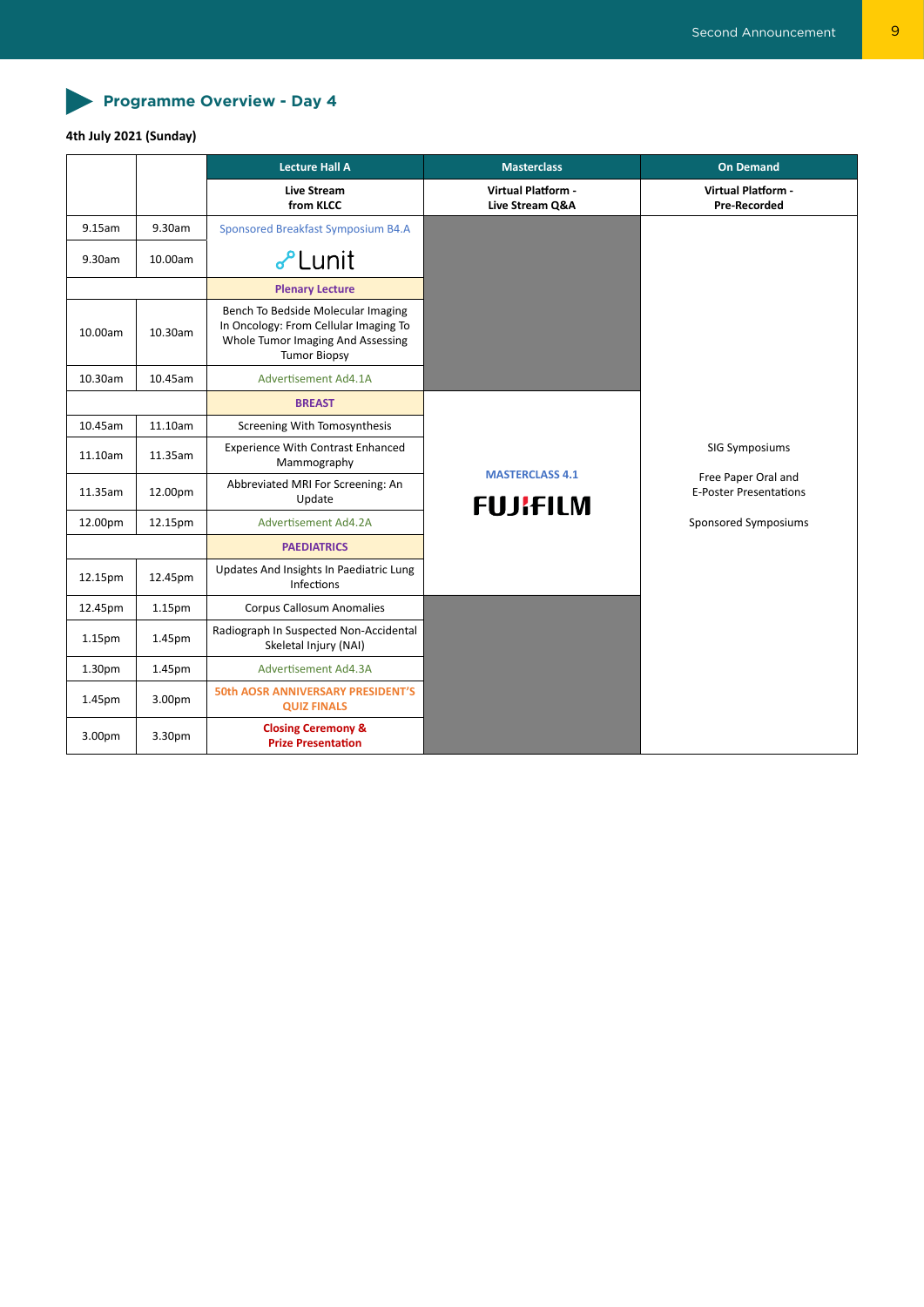## **On-Demand SIG Symposiums**

#### **Abdomen**

**Ovarian Tumor Radiological Imaging** Assoc Prof Dr Aki Kido, *Japan*

**Radiological Evaluation Of Peritoneal Disease** Dr Bertrand Ang Wei Leng, *Singapore*

**Acute Scrotal Pain – Ultrasound Spectrum** Dr Jignesh G. Thakker, *India*

**MR Imaging Of Uterine Leiomyoma And Sarcoma** Prof Dr Shinya Fujii, *Japan*

#### **Chest**

**Differential Diagnosis Of Mediastinal Tumours Based On New Mediastinal Compartment Classification On CT** Prof Dr Noriyuki Tomiyama, *Japan*

**Imaging Of Ground Glass Opacity** Prof Dr William Wan Yung-Liang, *Taiwan*

**Update On Percutaneous CT-Guided Lung Biopsy Techniques** Prof Dr Jonathan Dodd, *Ireland*

**Lung Cancer Mimics And Misses** Prof Dr Carol C. Wu, *USA*

**Revisiting Pulmonary Tuberculosis-Spectrum Of Imaging Findings** Dr Bushra Johari, *Malaysia*

**Evaluation Of Lung Cancer Treatment Response Using RECIST Criteria**

Dr Zuhanis Abdul Hamid, *Malaysia*

#### **Emergency Medicine & Forensics**

**Forensics Case Experience In Thailand** Dr Rathachai Kaewlai, *Thailand*

**Non-Traumatic Acute Abdomen** Assoc Prof Dr Dinesh Varma, *Australia*

**To Pan Or Not To Pan (Scan) – Protocols And Radiation Exposure** Assoc Prof Dr Dinesh Varma, *Australia*

**Commonly Missed Fracture In Emergency Radiology** Dr Rathachai Kaewlai, *Thailand*

**Modified Post Mortem CTA Infusion Protocol For The Asian Population**

Assoc Prof Dr Saiful Nizam Abdul Rashid, *Malaysia*

#### **Head & Neck**

**Case Based Review Of Central Skull Base And Parasellar Diseases** Dr Clement Yong, *Singapore*

**Case Based Review Of Ophthalmology Emergencies - Eye Have A Problem**

Prof Dr Kei Yamada, *Japan*

**Cognitive Errors In Interpreting Scans For Vestibular Schwannoma** Prof Dr David M. Yousem, *USA*

#### **Interventional Radiology**

**Latest Imaging Techniques In Detection Of Hepatic Malignancies In A Cirrhotic Liver**

Dr Teeravut Tubtawee, *Thailand*

**What Can We Do? Factors Determining Treatment Options In HCC** Dr Norshazriman Sulaiman, *Malaysia*

**Dead Or Alive? Post Ablative Imaging Characteristics In Liver Ablation Treatment In HCC** Asst Prof Dr Somrach Thamtorawat, *Thailand*

## **Musculoskeletal**

Prof Dr Suphaneewan Jaovisidha, *Thailand*

**Spine Infection**

**Imaging Evaluation Of Soft Tissue Tumors: A Systematic Approach** Prof Dr Mark J. Kransdorf, *USA*

**Lipomatous Tumors Of Soft Tissue – A Review Of The Common Soft Tissue Fatty Tumors** Prof Dr Mark J. Kransdorf, *USA*

**The Many Faces Of Osteosarcoma** Prof Dr Mark J. Kransdorf, *USA*

#### **Molecular Imaging / Nuclear Medicine**

**The Clinical Role Of PET/CT In Oncology: What Clinicians Need To Know**

Prof Dato' Dr Abdul Jalil Nordin, *Malaysia*

**PET/CT Artefacts And Pitfalls** Dr Farhana Fadzli, *Malaysia*

#### **Neuroradiology**

**Non-Traumatic Emergency In Neuroradiology** Dr Sri Andreani Utomo, *Indonesia*

**Emergency Cases That Were Missed; Case Based Review** Prof Dr Kei Yamada, *Japan*

**Why You Should Want An MRI To Scan Brains In Your Emergency Department**

Prof Dr David M. Yousem, *USA*

**Tumor Response Assessment In The Era Of Targeted Therapy And Immunotherapy**

Assoc Prof Dr Abhishek Mahajan, *India*

**Advances In Stroke Imaging – What Can We Apply To Clinical Practice**

Prof Dr Kei Yamada, *Japan*

**Advanced MR Imaging In Spine Tumor And Tumor Mimick With 3T MR**

Dr Sri Andreani Utomo, *Indonesia*

**Update On Multiple Sclerosis** Dr Norzaini Rose Mohd Zain, *Malaysia*

#### **Paediatrics**

**Imaging of Acute Pediatric Abdominal Diseases** Prof Dr Lane F. Donnelly, *USA*

**Peer Learning in Radiology** Prof Dr Lane F. Donnelly, *USA*

**Neonatal Hypoxic Ischaemic Injury: The Typical and Atypical Cases** Dr Carolina V. Guimaraes, *USA*

**Skeletal Involvement In Paediatric Tuberculosis** Assoc Prof Dr Supika Kritsaneepaiboon, *Thailand*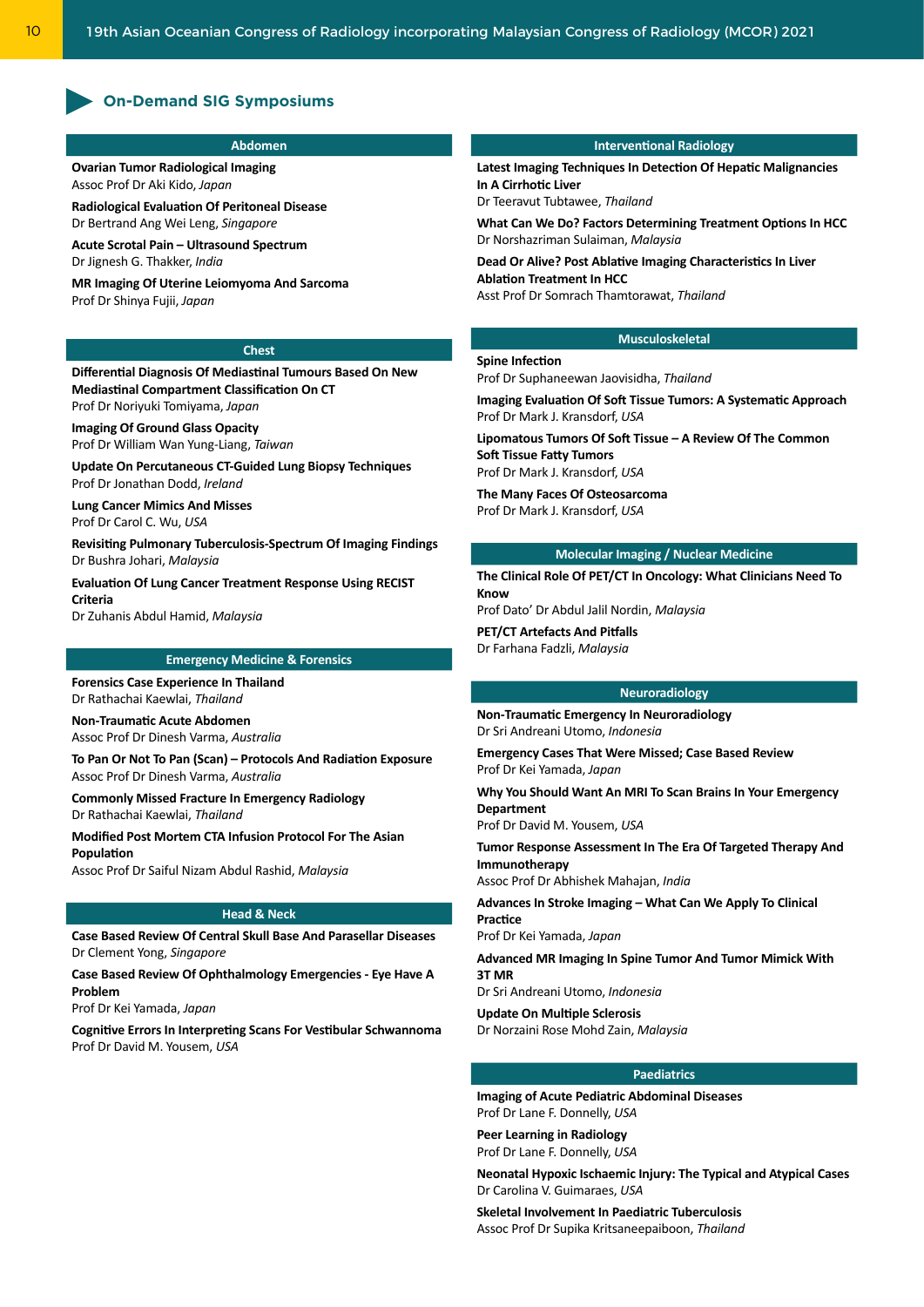

The congress will be fully virtual and registered delegates will have full access to the virtual congress from live sessions, masterclasses, sponsored symposiums, virtual exhibition halls and videos ondemand.

| <b>CATEGORY</b>                                                           | <b>ACCESS TO VIRTUAL</b><br><b>CONGRESS</b> |
|---------------------------------------------------------------------------|---------------------------------------------|
| Malaysian CoR Member                                                      | <b>MYR 400</b>                              |
| Malaysian Non-CoR Member                                                  | <b>MYR 800</b>                              |
| Malaysian Candidate Member* /<br>Medical Officer** / Radiology Trainee**  | <b>MYR 300</b>                              |
| Malaysian Nurse / Radiographer /<br><b>Allied Health Professional</b>     | <b>MYR 300</b>                              |
| <b>Malaysian Medical Physicist</b>                                        | <b>MYR 400</b>                              |
| International Doctor / Physician                                          | <b>USD 220</b>                              |
| International Trainee                                                     | <b>USD 185</b>                              |
| International Medical Physicist                                           | <b>USD 200</b>                              |
| International Nurse / Radiographer /<br><b>Allied Health Professional</b> | <b>USD 185</b>                              |

*\*Candidate Membership is a membership under the Academy of Medicine of Malaysia (AMM). A member is a fully registered medical who is undergoing a recognised training programme or have passed the first part of a recognised professional graduate postgraduate diploma examination.*

*If you have applied for the candidate membership and awaiting approval, you may attach the proof of application & payment during your registration to be entitled for the Malaysian Candidate Member price.*

*\*\*Medical Officers / Radiology Trainees will need to attach a Letter from HOD for verification during your registration to be entitled for special price.*

## **We Welcome**

- 1. Radiologists
- 2. Radiology Trainees
- 3. Interventional Radiologists
- 4. Residents / Master Trainees
- 5. Medical Physicists
- 6. Medical Physicist Trainees
- 7. Physicians
- 8. Researchers
- 9. Radiographers
- 10. Nurses
- 11. Technicians
- 12. Medical Officers
- 13. Other Allied Health Professionals

- 1. PayPal
- 2. Bank-in Cash / Cheque
- 3. Online Transfer / Telegraphic Transfer
- 4. Letter of Guarantee
- 5. Local Purchase Order (LPO)

#### **PAYMENT DETAILS**

All payments are to be issued in favor of: **College of Radiology – Congress**

**Bank Name** Standard Chartered Bank Malaysia Berhad **Account Number** 312193449011 **Swift Code** SCBLMYKXXXX **Bank Address** Level 26, Equatorial Plaza, Jalan Sultan Ismail, 50250 Kuala Lumpur.

## **Congress Secretariat**

19th Asian Oceanian Congress of Radiology c/o Medical Conference Partners 9, Jalan 9/3, Section 9, 46000 Petaling Jaya, Selangor, Malaysia.

Tel : +603 7931 2856 Email : secretariat@aocr2021.com

## **Cancellation And Refund Policy**

Please be advice that refunds are subject to an administration fee of USD75 for International and RM250 for Malaysian.

**Cancellation on or before 1st May 2021 : 50% refund Cancellation after 1st May 2021 : No refund.**

If no refund is required but a change in participant registration is needed, then the Secretariat must be informed in writing via email to secretariat@aocr2021.com

## **E-Certificate Of Attendance**

An e-certificate of attendance will be issued to all delegates postcongress, after the delegates have filled up the Congress Feedback Form. CPD / CME points pending approval.



Whilst every attempt is made to ensure that all aspect of the congress as mentioned in this announcement will take place as scheduled, the Organising Committee reserves the right to make last minute changes should the need arise.